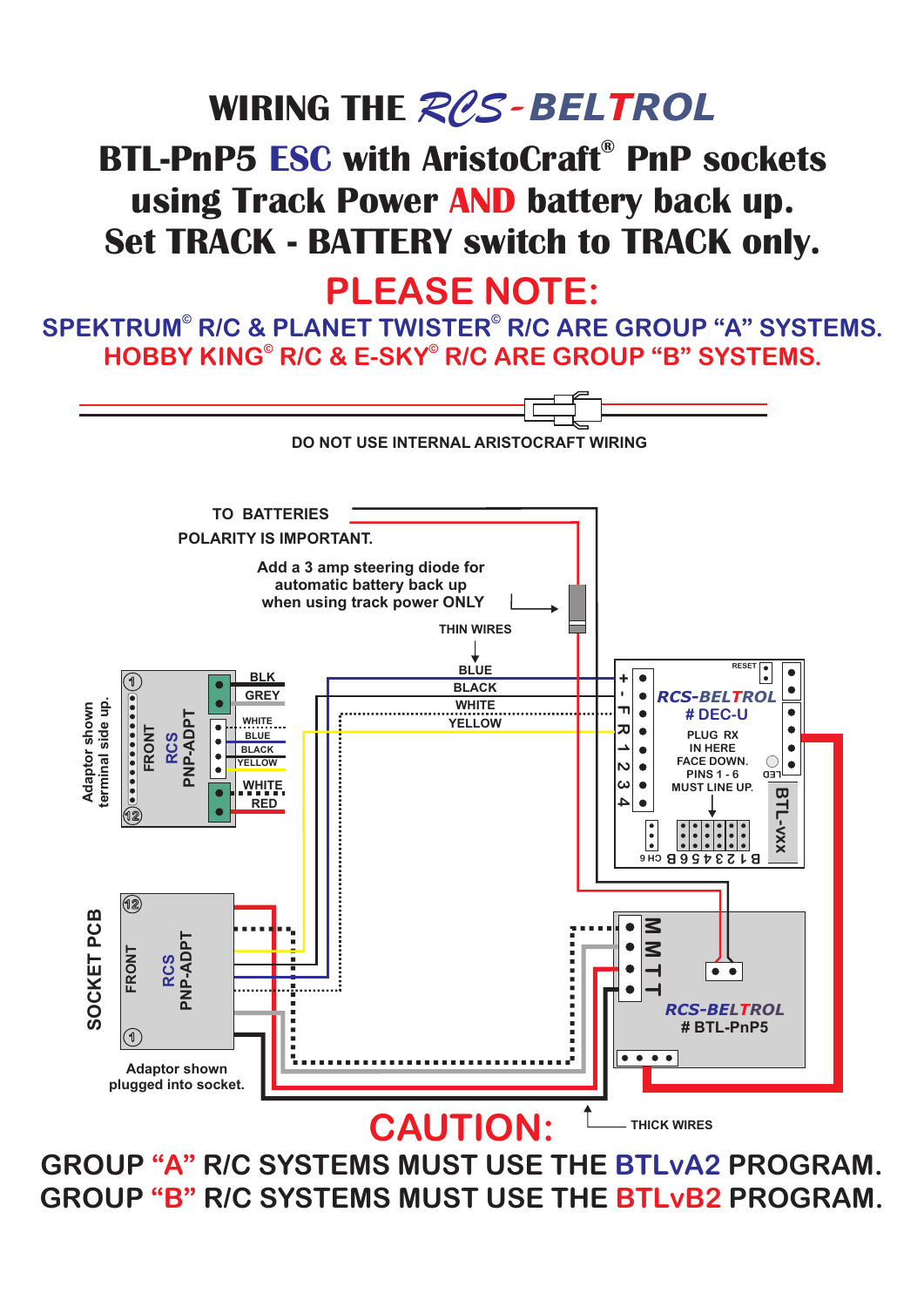## **WIRING THE**  *RCS - BELTROL* **BTL-PnP5 ESC with BACHMANN PnP sockets** using Track Power AND battery back up. **Default direction is correct as shown. Set TRACK - BATTERY switch to TRACK only.**

### **PLEASE NOTE:**

**HOBBY KING © © R/C & E-SKY R/C ARE GROUP "B" SYSTEMS.**  $\mathsf{SPEKTRUM}^{\circ}$  R/C & PLANET TWISTER $^{\circ}$  R/C ARE GROUP "A" SYSTEMS.



GROUP "A" R/C SYSTEMS MUST USE THE BTLvA2 PROGRAM. GROUP "B" R/C SYSTEMS MUST USE THE BTLvB2 PROGRAM.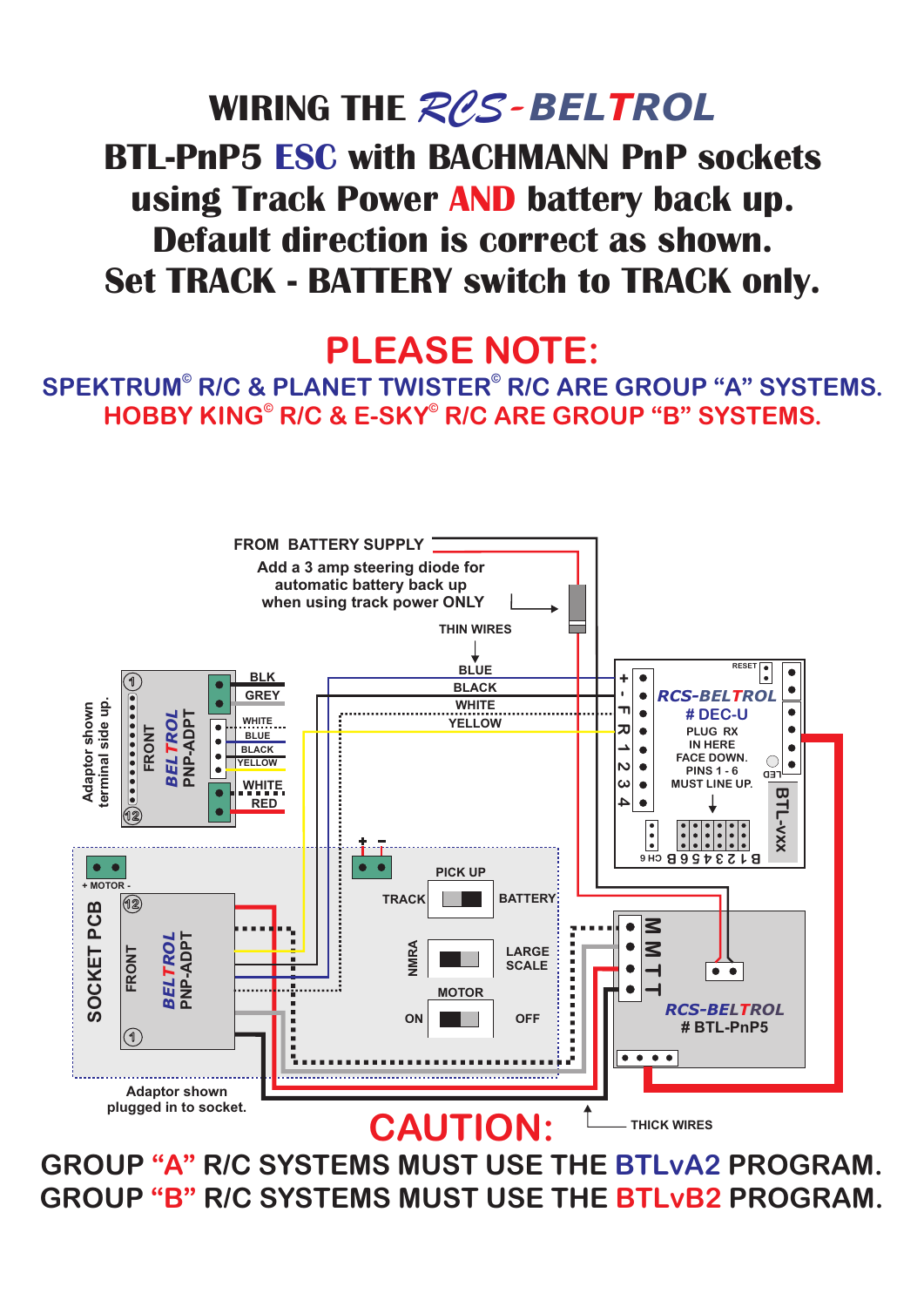# **WIRING THE**  *RCS - T BEL ROL* **BTL-PnP5 ESC with BACHMANN PnP sockets** using Track Power AND battery back up **with a #BIK-K27 kit.**

**Set TRACK - BATTERY switch to TRACK only.**



GROUP "A" R/C SYSTEMS MUST USE THE BTLvA2 PROGRAM. GROUP "B" R/C SYSTEMS MUST USE THE BTLvB2 PROGRAM.